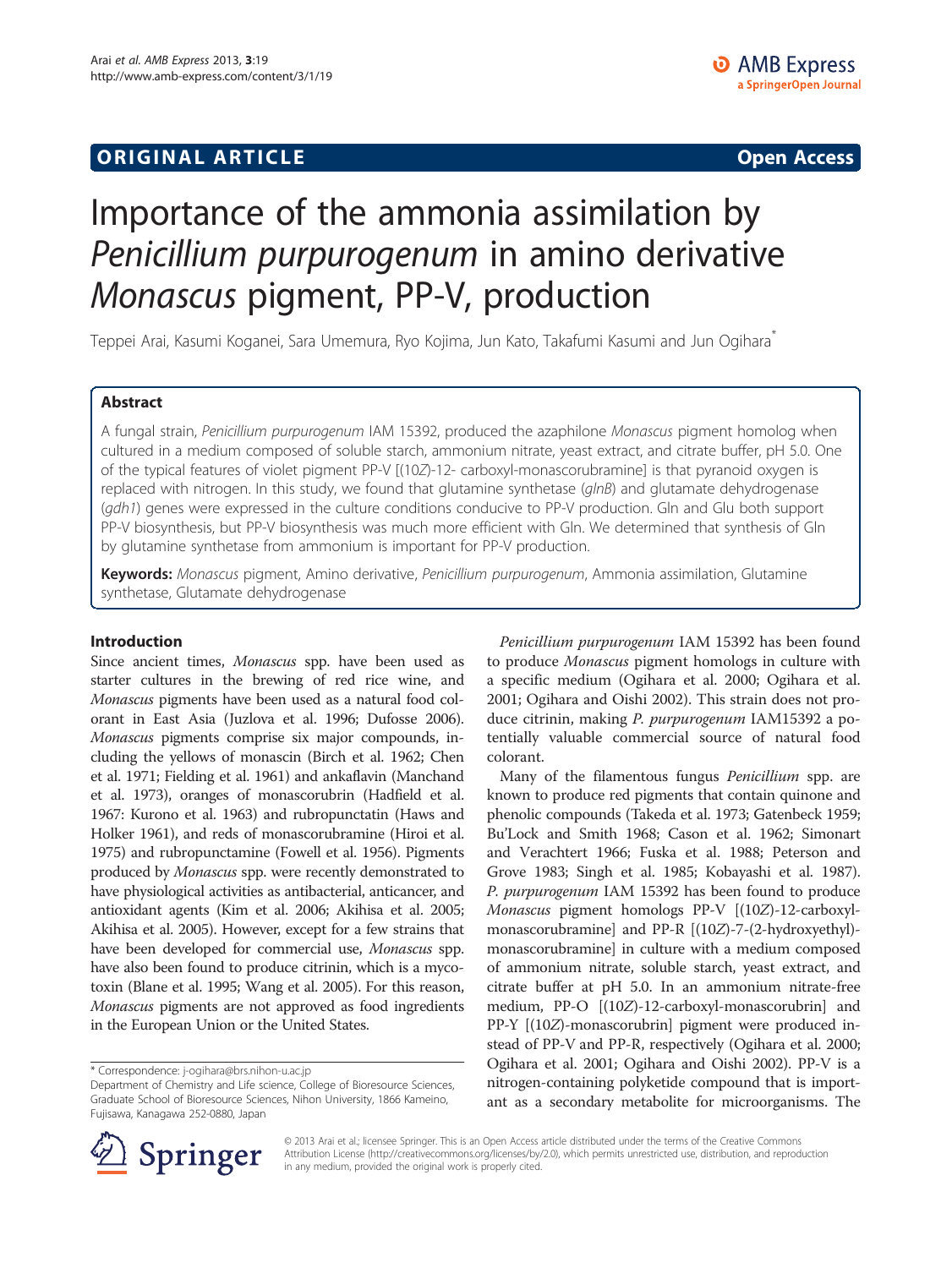nitrogen atom in the nitro compound often exhibits various biological activities with medical and agrochemical applications. As a nitrogen source for PP-V production, culture of P. purpurogenum IAM15392 with ammonium nitrate results in an efficient and stable yield of the pigment. Based on the structural characteristics of 7-NH in PP-V, the role of ammonia nitrogen in pigment production was suggested.

Monascus spp. are reported to produce various derivatives of Monascus pigments with the supplementation of specific amino acids in culture broth. Glutamic acid, aspartic acid and alanine derivatives of Monascus pigment have been identified and characterized (Lin et al. [1992](#page-6-0); Blanc et al. [1994;](#page-6-0) Hajjaj et al. [1997](#page-6-0); Sato et al. [1997\)](#page-6-0). Further, Jung et al. obtained various pigment derivatives using 20 amino acids as side chain precursors (Jung et al. [2003](#page-6-0)). The features of pigment production by P. purpurogenum IAM15392 include the production of PP-V, an amino derivative of the PP-O Monascus pigment homolog, when cultured in a medium supplemented with ammonium nitrate (Ogihara et al. [2000](#page-6-0)). However, little is known about the profile and characteristics of Monascus pigment derivatives produced in growth medium supplemented with inorganic nitrogen (Chen and Johns [1993](#page-6-0)).

The addition of ammonium ion with ammonium nitrate is important in PP-V production in culture broth, and NO3 - is used for PP-V production after reduction to NH4 <sup>+</sup> through an in situ bioprocess (Arai et al. [2012](#page-6-0)). We are therefore interested in the effect of the type of nitrogen source on incorporation into PP-V. Nitrogen, one of the most important biogenic elements, is incorporated into the cell in an inorganic (nitrate, nitrite, ammonia) or an organic (amino acids, urea, other nitrogen compounds) form. Ammonia is transported into the cell or forms a metabolite of nitrate or nitrite and is converted to amino acids by ammonia assimilation involving two principal enzymes: glutamate dehydrogenase (Gdh; EC 1.4.1.2 and EC 1.4.1.4) and glutamine synthetase (GS; EC 6.3.1.2). Fungal ammonium assimilation is reported to occur via incorporation into Glu and Gln by glutamate dehydrogenase A (GdhA) and GS (Hammond and Wood [1985;](#page-6-0) Casper et al. [1985](#page-6-0); Dunn-Coleman et al. [1981](#page-6-0); Limon-Lason et al. [1977](#page-6-0)).

In this study, we investigated the effect of nitrogen source on its incorporation into PP-V production. Expression of GS and Gdh genes, and inhibition of pigment production using a specific inhibitor of GS, L-methionine -DL-sulfoximine (MSX), were analyzed. We discuss how GS and Gdh contribute to ammonium assimilation and PP-V production.

## Materials and methods

#### Fungal material

P. purpurogenum IAM 15392 was used in this study. A culture of P. purpurogenum IAM 15392 was deposited in the IAM Culture Collection, Institute of Molecular and Cellular Biosciences, The University of Tokyo and as JCM 23216 in the Japan Collection of Microorganisms, RIKEN Bioresource Center, Japan.

### Pigment production medium

One loopful of spores and mycelia of strain IAM15392 from a stock culture grown on YMA plates (10 g of glucose, 5 g of peptone, 3 g of yeast extract, 3 g of malt extract, and 20 g of agar per liter) was inoculated into a 500-ml Erlenmeyer flask containing 100 ml of a PP-V production medium (20 g of soluble starch, 2 g of yeast extract and 3 g of ammonium nitrate per liter of 50 mM citric acid/Na<sub>3</sub> citrate buffer, pH 5.0) and PP-O production medium (20 g of soluble starch and 2 g of yeast extract per liter of 50 mM citric acid/Na<sub>3</sub> citrate buffer, pH 5.0) and cultivated at 30°C with shaking at 200 rpm for 72 hr.

#### 454 Sequencing and bioinformatic analysis

Genomic DNA was extracted from mycelium grown in stationary liquid culture and used in sequencing. Shotgun sequencing was performed at the Hokkaido System Science with the GS FLX Titanium system (Roche Diagnostics, Mannheim, Germany). The 454 sequencing reads were assembled into contigs with the GS De Novo Assembler software (Roche Diagnostics). The contigs were converted to Blast database format for local blast searches using stand-alone Blast software (ver. 2.2.22) downloaded from the NCBI website. Gene predictions were manually checked by comparing the sequences with homologous gene/proteins in the GenBank database. Functional domains in the translated protein sequences were predicted using Conserved Domain Search (NCBI).

#### Characterization of GS and Gdh genes

To characterize GS and Gdh genes present in P. purpurogenum IAM15392, genomic sequences obtained by sequencing were used to search for homologous GS and Gdh gene sequences through a blastX search of NCBI. Primers for the amplification of GS and Gdh genes were designed based on the obtained consensus sequences (Table [1\)](#page-2-0).

#### RNA extraction and reverse transcription

P. purpurogenum IAM15392 cells cultured for 48 h in basal medium and basal medium containing  $NaNO<sub>3</sub>$ were subjected to RNA extraction with FAvorPrepTM Plant Total RNA Mini kit (Favorgen Biotech, Ping-Tung, Taiwan). Total RNA (1.5 μg) was reverse transcribed with PrimeScript<sup>®</sup> Reverse Transcriptase (Takara Bio, Shiga, Japan) using dT 15 primer.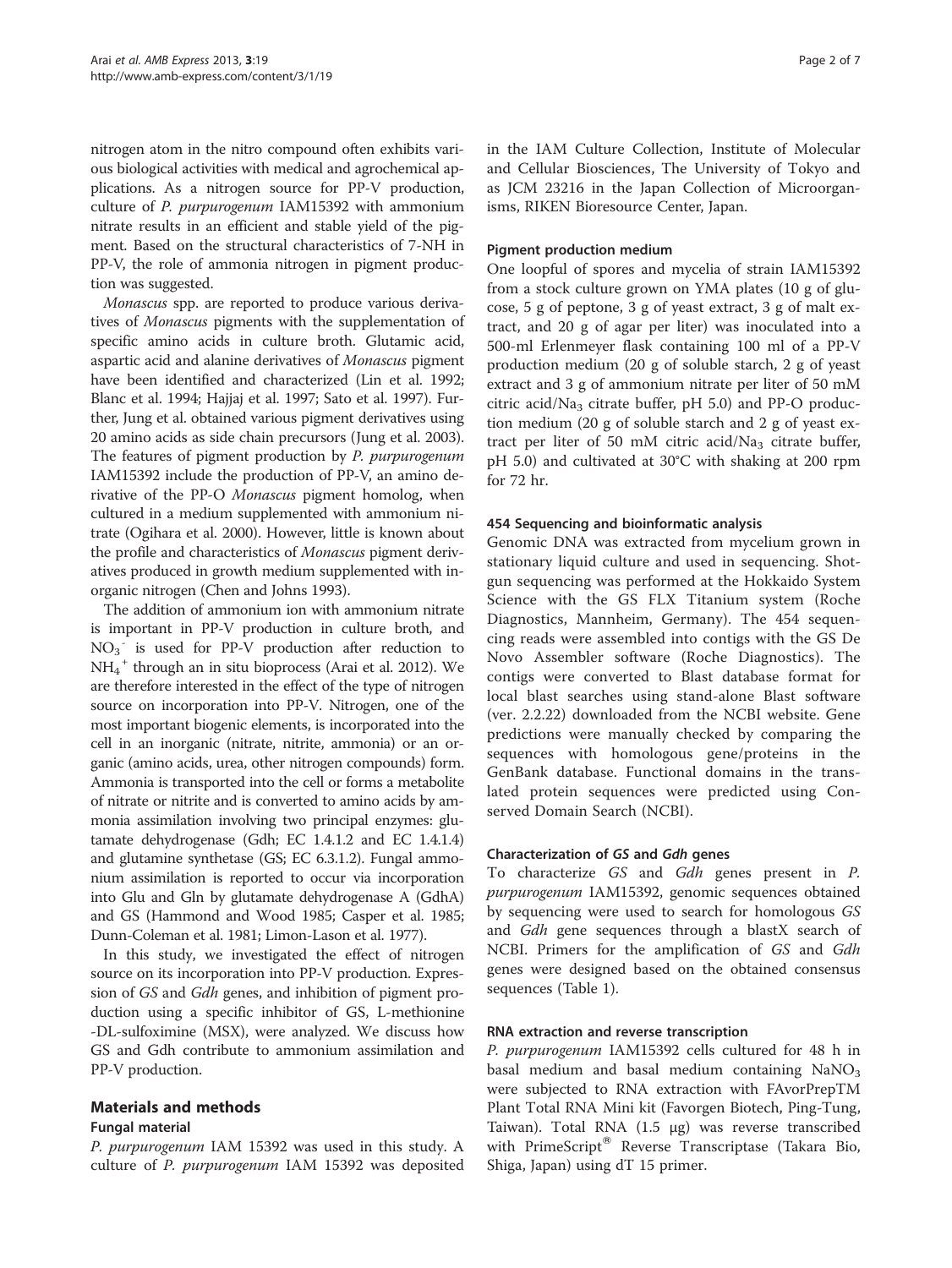<span id="page-2-0"></span>Table 1 Primers used for reverse transcription (RT)-PCR and real-time (qRT)-PCR

| Name                      | Primer sequence            |  |  |
|---------------------------|----------------------------|--|--|
| Reverse transcription PCR |                            |  |  |
| glnA-for                  | 5'-GGCTTCTGCTCGGTGATCTT-3' |  |  |
| glnA-rev                  | 5'-GACTGGGCCAGCTTATCCAC-3' |  |  |
| glnB-for                  | 5'-GTCCTTGCGAGGGTATCGAG-3' |  |  |
| glnB-rev                  | 5'-CGACCAGTCAGACGCTCATC-3' |  |  |
| gdh1-for                  | 5'-TCCGACGATCTCAATGTTGG-3' |  |  |
| gdh1-rev                  | 5'-CGCCGTCTACATCGATACCA-3' |  |  |
| gdh2-for                  | 5'-AAAGTGAATATGGGTGGCGG-3' |  |  |
| gdh2-rev                  | 5'-TCCAGTTGCTTCAGGTCGAA-3' |  |  |
| Real-time PCR             |                            |  |  |
| glnB-RT-for               | 5'-GAGGGTATCGAGATGGGTGA-3' |  |  |
| glnB-RT-rev               | 5'-GGTGGAAGGAGATCTGGACA-3' |  |  |
| gdh1-RT-for               | 5'-GTGTTACCTCGCTAGACGGC-3' |  |  |
| gdh1-RT-rev               | 5'-TCTACTCGATAGCTTCGCCC-3' |  |  |

#### Expression analysis of GS and Gdh genes

Expression analysis of GS and Gdh genes was examined by reverse transcription (RT)-PCR and real-time (qRT)- PCR. RT-PCR was performed using first-strand cDNA as the template using the primers designed for amplification of GS and Gdh shown in Table 1. The amplification was carried out with an initial denaturation at 95°C for 5 min, followed by 30 cycles of 95°C for 30 s, 55°C for 30 s, and 72°C for 30 s.

qRT-PCR was performed using LightCycler Fast Start DNA Master SYBR Green I with a LightCycler system (LightCycler 330, Roche Diagnostics). P. purpurogenum IAM15392 GAPDH was used as the reference gene for RT-PCR.

#### Effect Gln and Glu on PP-V production

P. purpurogenum IAM15392 in medium for PP-O production supplemented with 1 to 15 mM L-Gln and L-Glu was cultured at 30°C with shaking at 200 rpm for 120 hr. The culture broth was centrifuged (3,000 rpm, 4°C, 10 min) and pigments in the resulting supernatant were extracted with EtOAc and subjected to silica gel TLC analysis.

#### Purification of pigments containing Gln

For the purification of pigments, P. purpurogenum IAM15392 was cultured in PP-O production medium containing 1 to 15 mM L-Gln at 30°C with shaking at 200 rpm for 120 hr. After 120 hr, cultures were filtered through ADOVANTEC filter paper No. 2 (Toyo Roshi, Tokyo, Japan), and the pigment in the filtrate was extracted with EtOAc. The obtained extract was further purified by silica gel and Sephadex LH-20 column chromatography, as described previously (Ogihara et al. [2000\)](#page-6-0).

#### Pigment analysis

Pigments were detected by thin-layer chromatography using silica gel 60  $F_{254}$  plates (Merck, Darmstadt, Germany) and developed in  $n$ -BuOH:AcOH:H<sub>2</sub>O (12:3:5) solvent. <sup>1</sup>H and 13C NMR spectra were recorded using an ECA-500 spectrometer (JEOL, Tokyo, Japan).

#### Effect of GS inhibition on pigment production

Concentration-dependent effects of GS-specific inhibitor L-methionine-DL-sulfoximine (MSX) were evaluated. P. purpurogenum IAM15392 was cultured in PP-V production medium containing 0, 1, and 2 mM MSX at 30°C with shaking at 200 rpm for 72 hr. The cultures were centrifuged (3,000 rpm, 4°C, 10 min) and pigments in the resulting supernatant were extracted with EtOAc and subjected to silica gel TLC analysis.

#### Results

#### Exploration of GS and Gdh genes

Two GS genes (glnA:AB746940 and glnB:AB746941) and two Gdh genes (gdh1:AB746942 and gdh2:AB746943) were identified from P. purpurogenum IAM15392 draft sequence data. These sequences showed high homology to the respective GS and Gdh genes of filamentous fungi (Table [2](#page-3-0)). The sequences has been submitted to GenBank database.

#### Expression of GS and Gdh genes

Expression of GS and Gdh genes showed that glnB and gdh1, respectively, were expressed in PP-V production condition (Figure [1](#page-3-0)). In contrast, glnA and gdh2 amplification products produced only faint bands on agarose gel, demonstrating that glnA and gdh2 are expressed at very low levels under the conditions of PP-V production.

Examination of glnB and gdh1 expression levels by qRT-PCR showed that GlnB expression was slightly higher than that of gdh1, but the differences could not be clearly differentiated (Figure [2\)](#page-3-0).

#### Effect of Gln and Glu supplementation on PP-V production

The effects of Gln and Glu supplementation on pigment production are shown in Figure [3](#page-4-0). The violet pigment, Rf, was observed at Rf 0.75 (Ogihara et al. [2000\)](#page-6-0). When cultured with Gln, the violet pigment, Gln-V, was observed at concentration of 10 and 15 mM and increased with increasing Gln concentration. However, violet pigment was observed only for cultures supplied with 15 mM Glu. Gln supplementation stimulated Gln-V production much more effectively than did Glu (Figure [3\)](#page-4-0).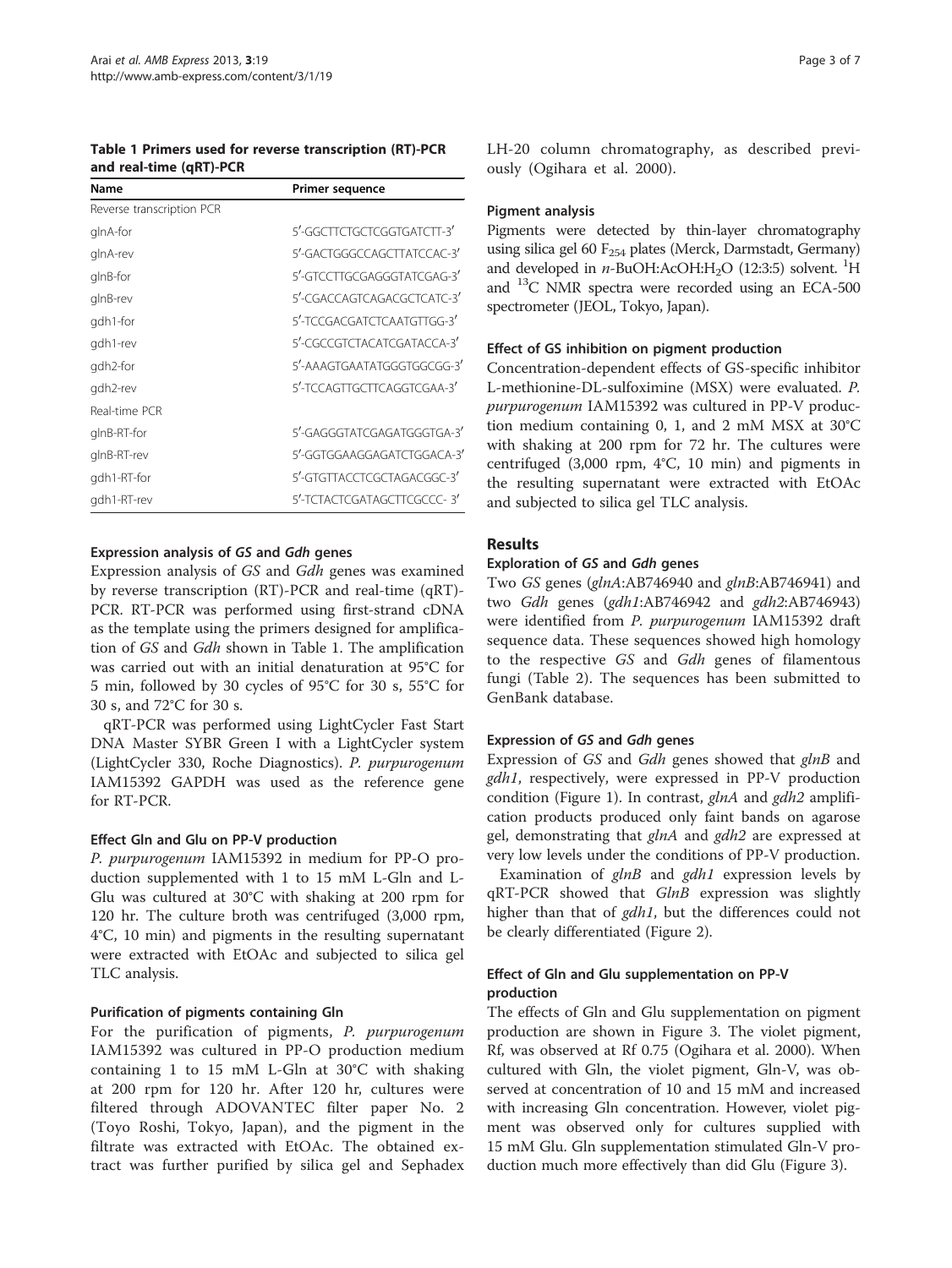<span id="page-3-0"></span>Table 2 GS and Gdh gene in Penicillium purpurogenum IAM15392

| Gene             | Protein homolog (accession number)                                              | Source of protein homolog         | <b>Identities</b> |
|------------------|---------------------------------------------------------------------------------|-----------------------------------|-------------------|
| $q$ In $A$       | glutamine synthetase, putative (XP 002480074.1)                                 | Talaromyces stipitatus ATCC 10500 | 87%               |
|                  | glutamine synthetase, putative (XP 002143731.1)                                 | Penicillium marneffei ATCC 18224  | 83%               |
|                  | glutamine synthetase (XP 747724.1)                                              | Aspergillus fumigatus Af293       | 82%               |
| $q$ $lnB$        | glutamine synthetase (XP 002147563.1)                                           | Penicillium marneffei ATCC 18224  | 87%               |
|                  | glutamine synthetase (XP 002481714.1)                                           | Talaromyces stipitatus ATCC 10500 | 86%               |
|                  | glutamine synthetase (XP 001266733.1)                                           | Neosartorya fischeri NRRL 181     | 86%               |
| gdh1             | NAD + dependent glutamate dehydrogenase, putative (XP 002144569.1)              | Penicillium marneffei ATCC 18224  | 91%               |
|                  | NAD + dependent glutamate dehydrogenase, putative (XP 002144568.1)              | Penicillium marneffei ATCC 18224  | 95%               |
|                  | NAD + dependent glutamate dehydrogenase, putative (XP 002340968.1)              | Talaromyces stipitatus ATCC10500  | 94%               |
| gdh <sub>2</sub> | Glutamate/Leucine/Phenylalanine/Valine/dehydrogenase, putative (XP 002341081.1) | Talaromyces stipitatus ATCC 10500 | 80%               |
|                  | Glutamate/Leucine/Phenylalanine/Valine/dehydrogenase, putative (XP 002144464.1) | Penicillium marneffei ATCC 18224  | 78%               |
|                  | NAD- specific glutamate dehydrogenase, putative (XP 001821419.1)                | Aspergillus oryzae RIB40          | 71%               |

#### NMR analysis of violet pigment

In the purification of the major violet pigment, Gln-V, a yield of at least 0.3 g was obtained from a 2.5-L culture following the first silica gel column chromatography step. The yield of the purified preparation for NMR analysis was 3.4 mg. Gln-V is a blue-black powder. The  $H$  and  $^{13}$ C NMR spectral data for Gln-V determined here and PP-V (Ogihara et al. [2000\)](#page-6-0) are shown in Table [3](#page-4-0). The results of NMR analyses indicate that the chemical shift value of Gln-V is in accordance with that of PP-V. The coupling constant between H-10 and H-11 (13.0 Hz) indicated the presence of a Z configuration. The stereochemistry of the double bond at C-10 was further elucidated by differential nuclear Overhauser effects (NOE). The relationship among H-5, H-10, and H-11 also confirmed the Z configuration. Violet pigment Gln-V was thus identified as PP-V [(10Z)-12-carboxyl-monascorubramine].

#### Effect of GS inhibition on pigment production

The effect of GS inhibition on pigment production is shown in Figure [4.](#page-5-0) The amount of PP-V was markedly decreased with increasing GS-inhibitor, MSX, concentration.



In contrast, PP-O production was little affected by MSX (Figure [4\)](#page-5-0), and no inhibition of growth of P. purpurogenum IAM15392 or PP-O production was observed up to 2 mM MSX.

#### **Discussion**

P. purpurogenum IAM15392 has been found to produce amino derivatives of Monascus pigment homolog, PP-V,

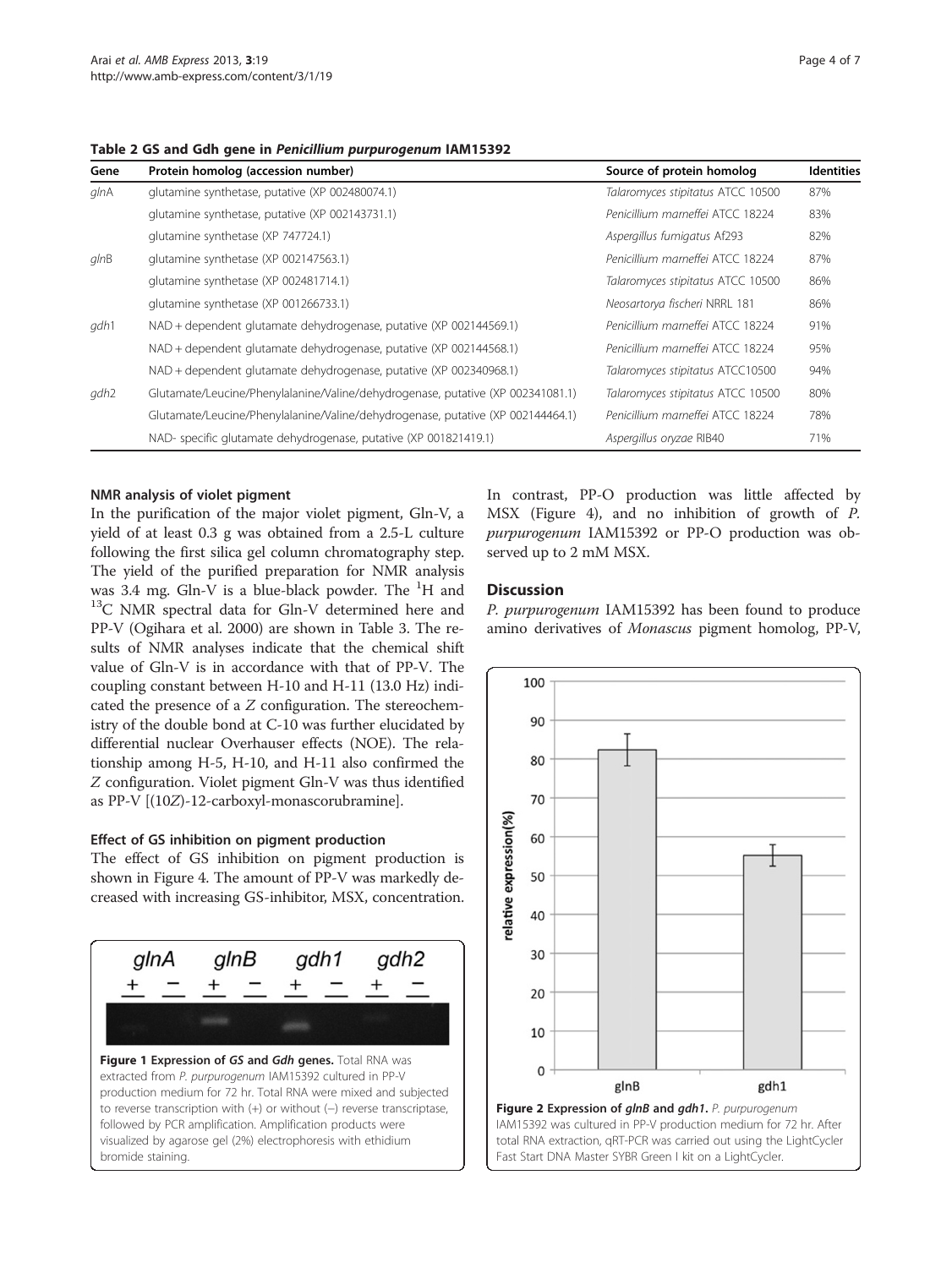<span id="page-4-0"></span>

|                           | Gln-V             |                               | PP-V              |                               |
|---------------------------|-------------------|-------------------------------|-------------------|-------------------------------|
| Pos. No.                  | $\delta_\text{C}$ | $\delta_{\mathsf{H}}$         | $\delta_\text{C}$ | $\delta_{\mathsf{H}}$         |
| $\overline{2}$            | 171.7             |                               | 171.2             |                               |
| $\ensuremath{\mathsf{3}}$ | 97.8              |                               | 97.5              |                               |
| 3a                        | 169.0             |                               | 168.6             |                               |
| $\overline{4}$            | 96.1              | 6.45(1H, s)                   | 95.7              | 6.49(1H, s)                   |
| 4a                        | 152.9             |                               | 152.5             |                               |
| 5                         | 123.0             | 7.12(1H, s)                   | 122.5             | 7.16(1H, s)                   |
| 6                         | 152.0             |                               | 151.4             |                               |
| 8                         | 143.9             | 8.34(1H, s)                   | 143.3             | 8.37(1H, s)                   |
| 8a                        | 118.5             |                               | 117.9             |                               |
| 9                         | 197.9             |                               | 197.4             |                               |
| <b>9a</b>                 | 85.0              |                               | 84.6              |                               |
| 9a-CH3                    | 30.9              | 1.46(3H, s)                   | 30.4              | 1.50(3H, s)                   |
| 10                        | 135.4             | 6.76 $(1H, d, J = 13.0)$      | 134.7             | 6.78(1H, d, $J = 13.2$ )      |
| 11                        | 131.2             | 6.76(1H, d, $J = 13.0$ )      | 130.9             | 6.09(1H, d, $J = 13.2$ )      |
| 12                        | 167.1             |                               | 166.8             |                               |
| 13                        | 193.9             |                               | 193.5             |                               |
| 14                        | 39.7              | $2.63(2H, t, J = 7.3)$        | 39.2              | $2.65(2H, t, J = 7.3)$        |
| 15                        | 25.2              | 1.44(2H, quintet, $J = 7.3$ ) | 24.7              | 1.46(2H, quintet, $J = 7.3$ ) |
| 16                        | 29.6              | 1.20-1.23(8H, m)              | 29.1              | 1.23-1.25(8H, m)              |
| 17                        | 29.2              | 1.20-1.23(8H, m)              | 28.7              | 1.23-1.25(8H, m)              |
| 18                        | 30.8              | 1.20-1.23(8H, m)              | 31.8              | 1.23-1.25(8H, m)              |
| 19                        | 22.6              | 1.20-1.23(8H, m)              | 22.1              | 1.23-1.25(8H, m)              |
| 20                        | 14.5              | $0.82(8H, t, J = 7.0)$        | 14.0              | $0.84(8H, t, J = 7.0)$        |

## Table 3 <sup>13</sup>C and <sup>1</sup>H NMR spectral date of Gln-V and PP-V

Measured in DMSO- $d_6$ .

125 MHz for  $^{13}$ C and 500 MHz for <sup>1</sup>H.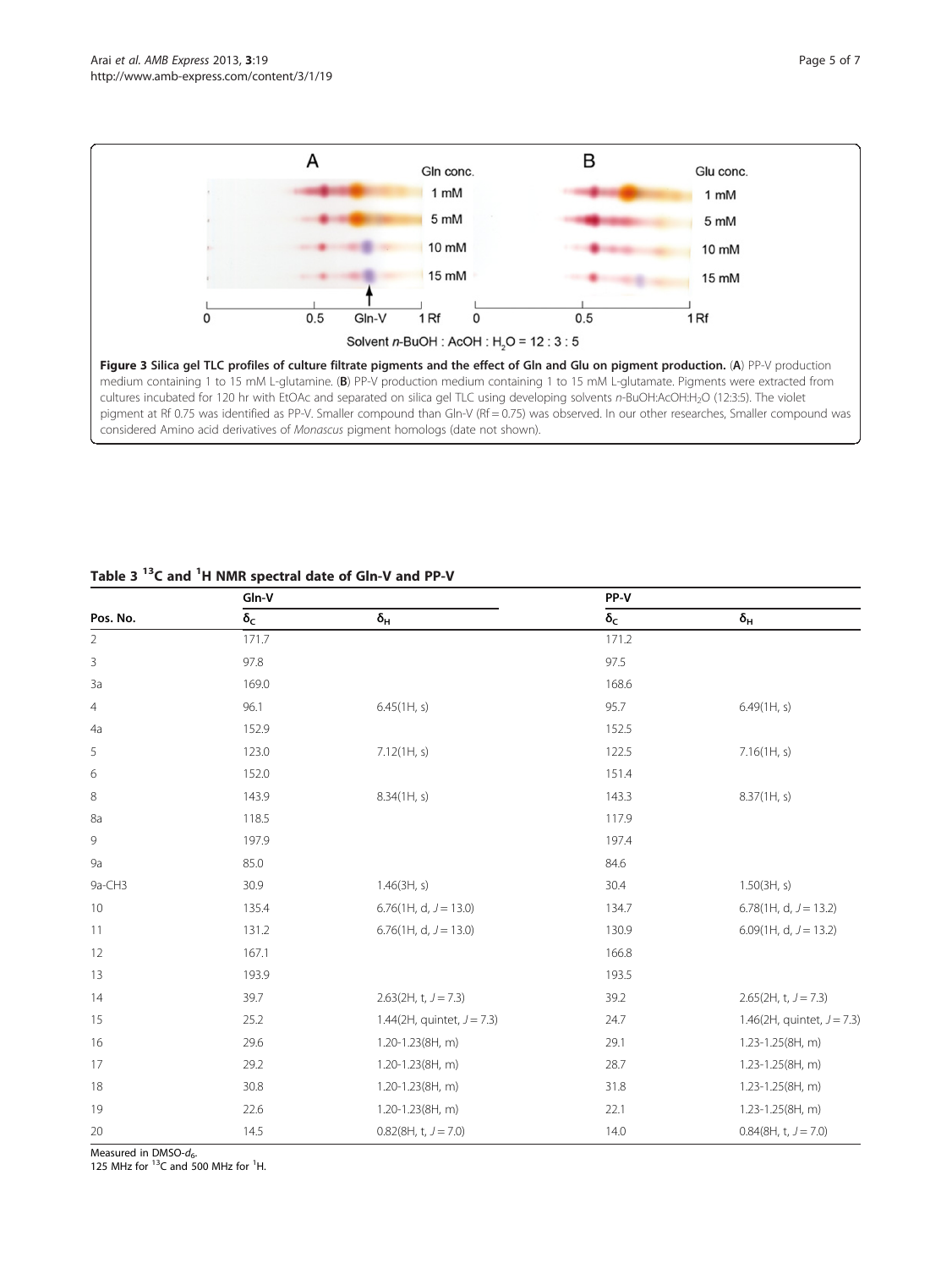<span id="page-5-0"></span>

in culture with a medium containing ammonium nitrate (Ogihara et al. [2000](#page-6-0)). Here, we investigated whether ammonium that is transported into the cell acts directly or is incorporated into amino acids prior to PP-V production.

Ammonia taken into the cell is converted to Glu and Gln through an ammonia assimilation process catalyzed in fungi by Gdh to form Glu, or by GS to form Gln (Hammond and Wood [1985;](#page-6-0) Casper et al. [1985;](#page-6-0) Dunn-Coleman et al. [1981;](#page-6-0) Limon-Lason et al. [1977](#page-6-0)). Therefore, we examined the genes coding for GS and Gdh in P. purpurogenum IAM15392, and their expression. Genes from other filamentous fungi were used to produce specific primers for amplification and showed significant homology to glnA and glnB of GS and gdh1 and gdh2 of Gdh in P. purpurogenum IAM15392 (Table [2\)](#page-3-0). RT-PCR demonstrated that glnB and gdh1 are expressed in culture conditions conducive to PP-V production. Further, glnB and gdh1 expression levels show no marked differences in expression, suggesting that both are involved in ammonia assimilation.

The violet pigment produced by P. purpurogenum IAM15392 was identified as PP-V, and the addition of Gln and Glu as nitrogen sources stimulated its production, though Gln had a much greater effect than Glu. Therefore, we conclude that the ammonia assimilation by GS is important in PP-V production. Gln is converted to Glu and ammonia by glutaminase. Glutaminases have been identified in bacteria, yeast, fungi, and mammals, and they play an important role in nitrogen metabolism (Durá et al. [2002;](#page-6-0) Heini et al. [1987](#page-6-0); Imada et al. [1973\)](#page-6-0). We consider that the ammonia generated by glutaminase in these cultures is used in PP-V production. Amino acid derivatives of Monascus pigments are known to be produced as watersoluble pigment by Monascus spp. when amino acids are added to the culture medium (Lin et al. [1992](#page-6-0); Blanc et al. [1994;](#page-6-0) Hajjaj et al. [1997](#page-6-0); Sato et al. [1997;](#page-6-0) Jung et al. [2003](#page-6-0)). In this study, P. purpurogenum IAM15392 produced an amino derivative pigment, PP-V, and as an EtOAc-soluble pigment when Gln or Glu are added to the culture

medium. Hence, we consider that P. purpurogenum IAM15392 and Monascus spp. utilize a different nitrogen source for pigment production.

MSX is known to inhibit GS of fungi, yeasts and plants, and it is used to examine the influence of GS on secondary metabolite biosynthesis on GS in the filamentous fungus (Muñoz and Agosin [1993](#page-6-0)). Here, PP-V production was reduced, but not completely inhibited, by MSX. For the addition of Glu, a small quantity of PP-V was produced. Therefore, it is thought that Glu formed from ammonia by Gdh is also used in PP-V production. However, the decrease in PP-V production by MSX is remarkable. Hence, we demonstrate here that the glutamine synthesis of ammonium by GS is a critical reaction in the PP-V production pathway.

We conclude that ammonia is utilized as a nitrogen source in the production of PP-V after first being incorporated into amino acids. The nitrogen atom in the nitro-compound contributes to the expression of various biological activities in medical and agrochemical compounds. The next area of research will be to identify the enzymes that actually introduce nitrogen into the pyranoid ring of PP-O.

#### Competing interests

The authors declare that they have no competing interests.

#### Acknowledgements

We thank the General Reserch Institute of the College of Bioresource Sciences of Nihon University for the use of the ECA-500 NMR spectrometer, the JMS-SX-102A MS spectrometer, and the Center for Natural Environment Sciences at Nihon University for the use of LightCycler 330.

#### Received: 23 January 2013 Accepted: 20 March 2013 Published: 28 March 2013

#### References

- Akihisa T, Tokuda H, Ukiya M, Kiyota A, Yasukawa K, Sakamoto N, Kimura Y, Suzuki T, Takayasu J, Nishino H (2005a) Anti-tumor-initiating effects of monascin, an azaphilonoid pigment fromthe extract of Monascus pilosus fermented rice (Red-mold rice). Chem Biodivers 2:1305–1309
- Akihisa T, Tokuda H, Yasukawa K, Ukiya M, Kiyota A, Sakamoto N, Suzuki T, Tanabe N, Nishino H (2005b) Azaphilones, furanoisophthalides, and amino